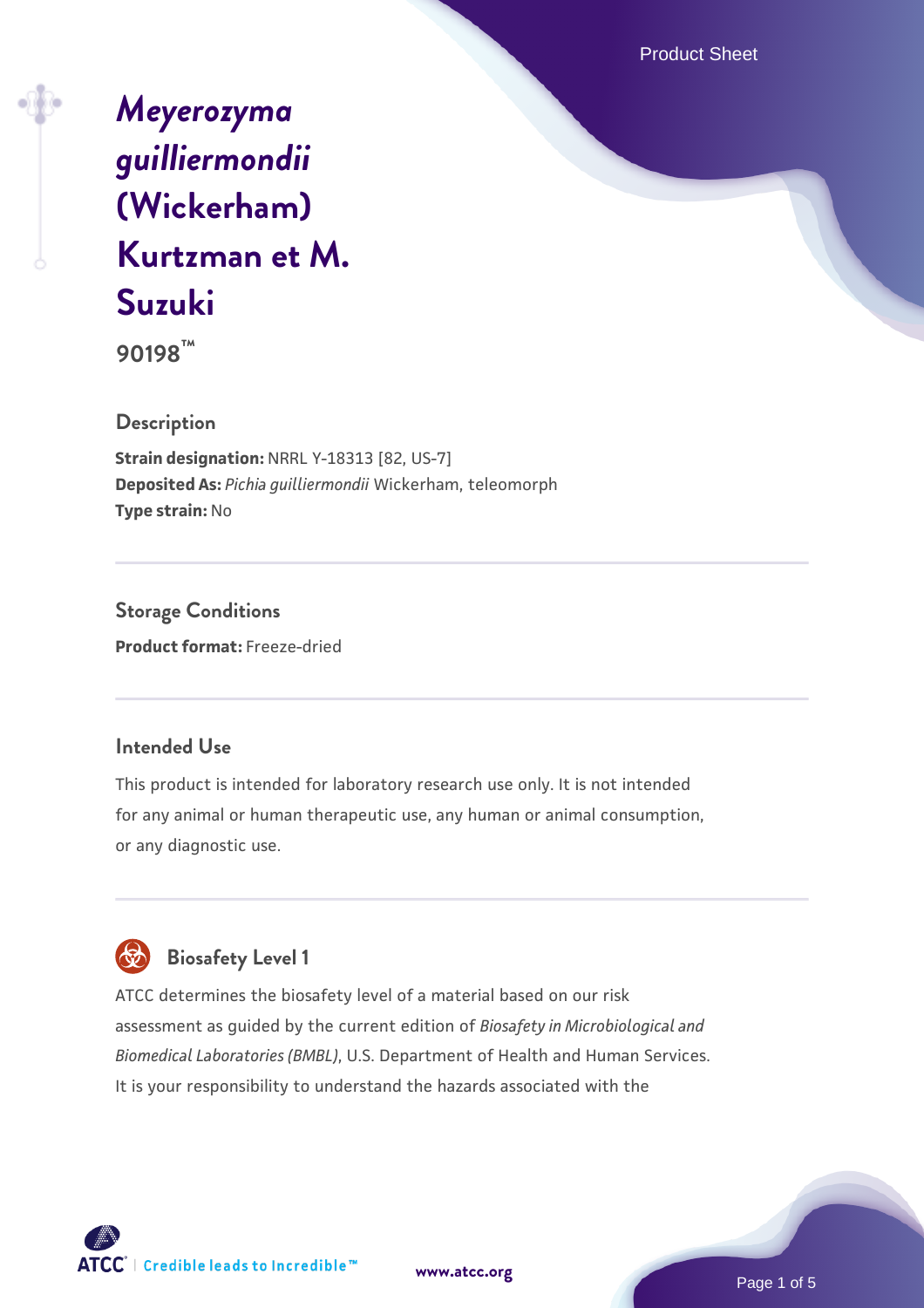#### **90198**

material per your organization's policies and procedures as well as any other applicable regulations as enforced by your local or national agencies.

ATCC highly recommends that appropriate personal protective equipment is always used when handling vials. For cultures that require storage in liquid nitrogen, it is important to note that some vials may leak when submersed in liquid nitrogen and will slowly fill with liquid nitrogen. Upon thawing, the conversion of the liquid nitrogen back to its gas phase may result in the vial exploding or blowing off its cap with dangerous force creating flying debris. Unless necessary, ATCC recommends that these cultures be stored in the vapor phase of liquid nitrogen rather than submersed in liquid nitrogen.

## **Certificate of Analysis**

For batch-specific test results, refer to the applicable certificate of analysis that can be found at www.atcc.org.

#### **Growth Conditions**

**Medium:**  [ATCC Medium 200: YM agar or YM broth](https://www.atcc.org/-/media/product-assets/documents/microbial-media-formulations/2/0/0/atcc-medium-200.pdf?rev=ac40fd74dc13433a809367b0b9da30fc) **Temperature:** 24°C

#### **Handling Procedures**

1. Open vial according to enclosed instructions.

2. From a single test tube of sterile **distilled water** (5 to 6 ml), withdraw approximately 0.5 to 1.0 ml with a sterile pipette and apply directly to the

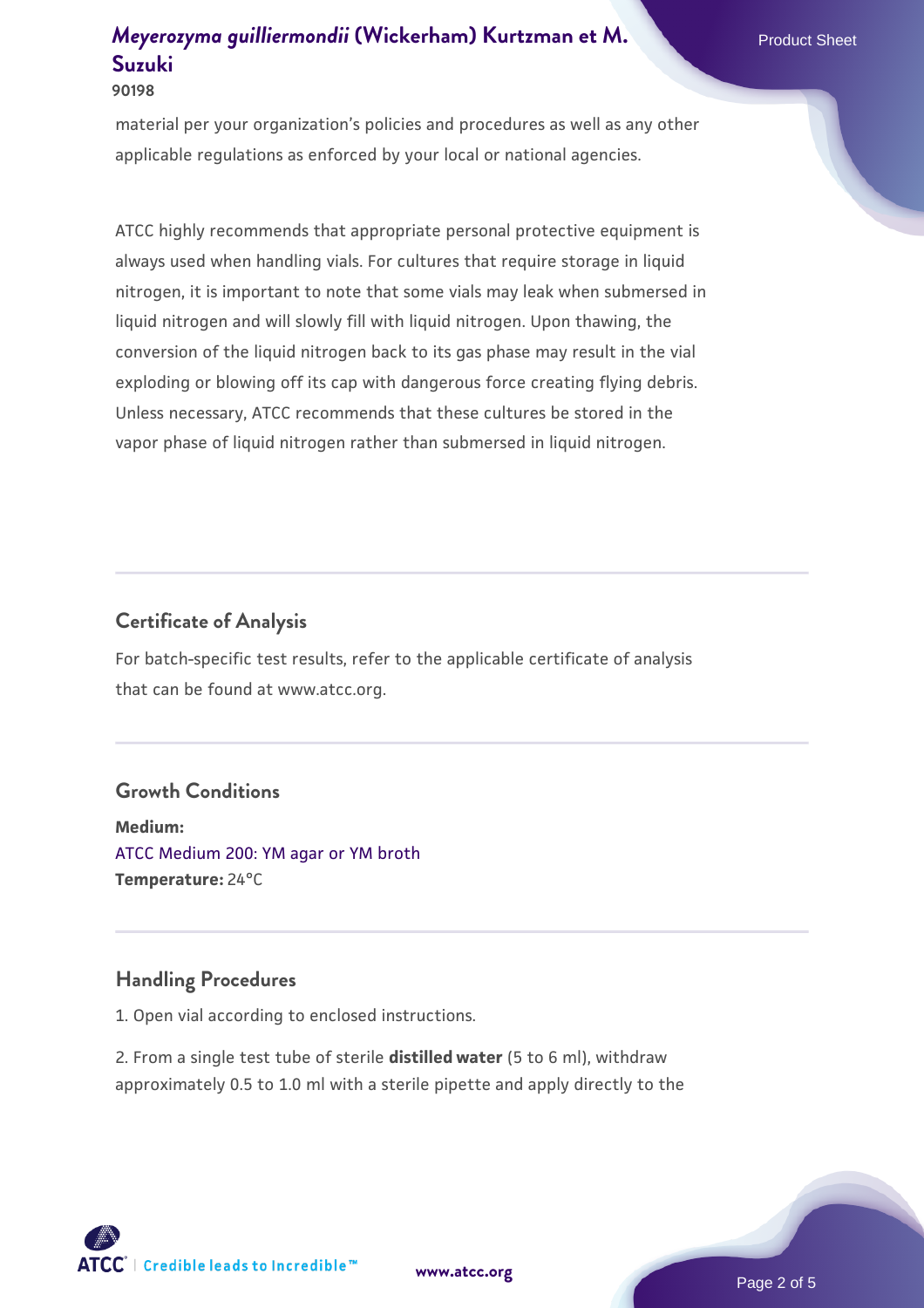**90198**

pellet. Stir to form a suspension.

3. Aseptically transfer the suspension back into the test tube of sterile distilled water.

4. Let the test tube sit at room temperature (25°C) undisturbed for at least 2 hours; overnight rehydration is recommended.

5. Mix the suspension well. Use several drops to inoculate recommended solid or liquid medium.

6. Incubate at recommended temperature.

#### **Material Citation**

If use of this material results in a scientific publication, please cite the material in the following manner: *Meyerozyma guilliermondii* (Wickerham) Kurtzman et M. Suzuki (ATCC 90198)

#### **References**

References and other information relating to this material are available at www.atcc.org.

## **Warranty**

The product is provided 'AS IS' and the viability of ATCC® products is warranted for 30 days from the date of shipment, provided that the customer has stored and handled the product according to the information included on the product information sheet, website, and Certificate of Analysis. For living cultures, ATCC lists the media formulation and reagents that have been found to be effective for the product. While other unspecified media and reagents may also produce satisfactory results, a

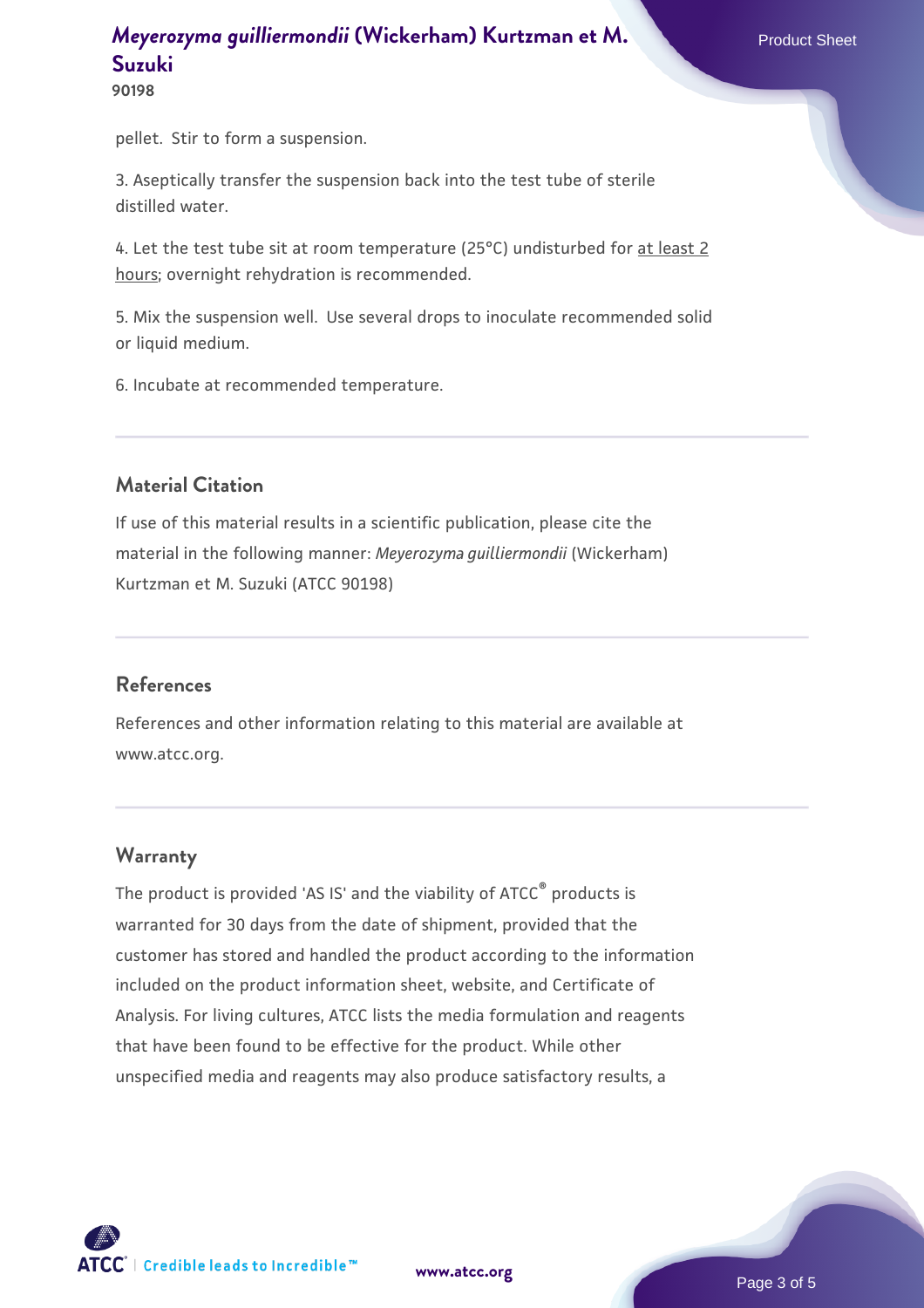#### **90198**

change in the ATCC and/or depositor-recommended protocols may affect the recovery, growth, and/or function of the product. If an alternative medium formulation or reagent is used, the ATCC warranty for viability is no longer valid. Except as expressly set forth herein, no other warranties of any kind are provided, express or implied, including, but not limited to, any implied warranties of merchantability, fitness for a particular purpose, manufacture according to cGMP standards, typicality, safety, accuracy, and/or noninfringement.

### **Disclaimers**

This product is intended for laboratory research use only. It is not intended for any animal or human therapeutic use, any human or animal consumption, or any diagnostic use. Any proposed commercial use is prohibited without a license from ATCC.

While ATCC uses reasonable efforts to include accurate and up-to-date information on this product sheet, ATCC makes no warranties or representations as to its accuracy. Citations from scientific literature and patents are provided for informational purposes only. ATCC does not warrant that such information has been confirmed to be accurate or complete and the customer bears the sole responsibility of confirming the accuracy and completeness of any such information.

This product is sent on the condition that the customer is responsible for and assumes all risk and responsibility in connection with the receipt, handling, storage, disposal, and use of the ATCC product including without limitation taking all appropriate safety and handling precautions to minimize health or environmental risk. As a condition of receiving the material, the customer agrees that any activity undertaken with the ATCC product and any progeny or modifications will be conducted in compliance with all applicable laws, regulations, and guidelines. This product is provided 'AS IS' with no representations or warranties whatsoever except as expressly set forth herein and in no event shall ATCC, its parents, subsidiaries, directors, officers, agents, employees, assigns, successors, and affiliates be liable for indirect,